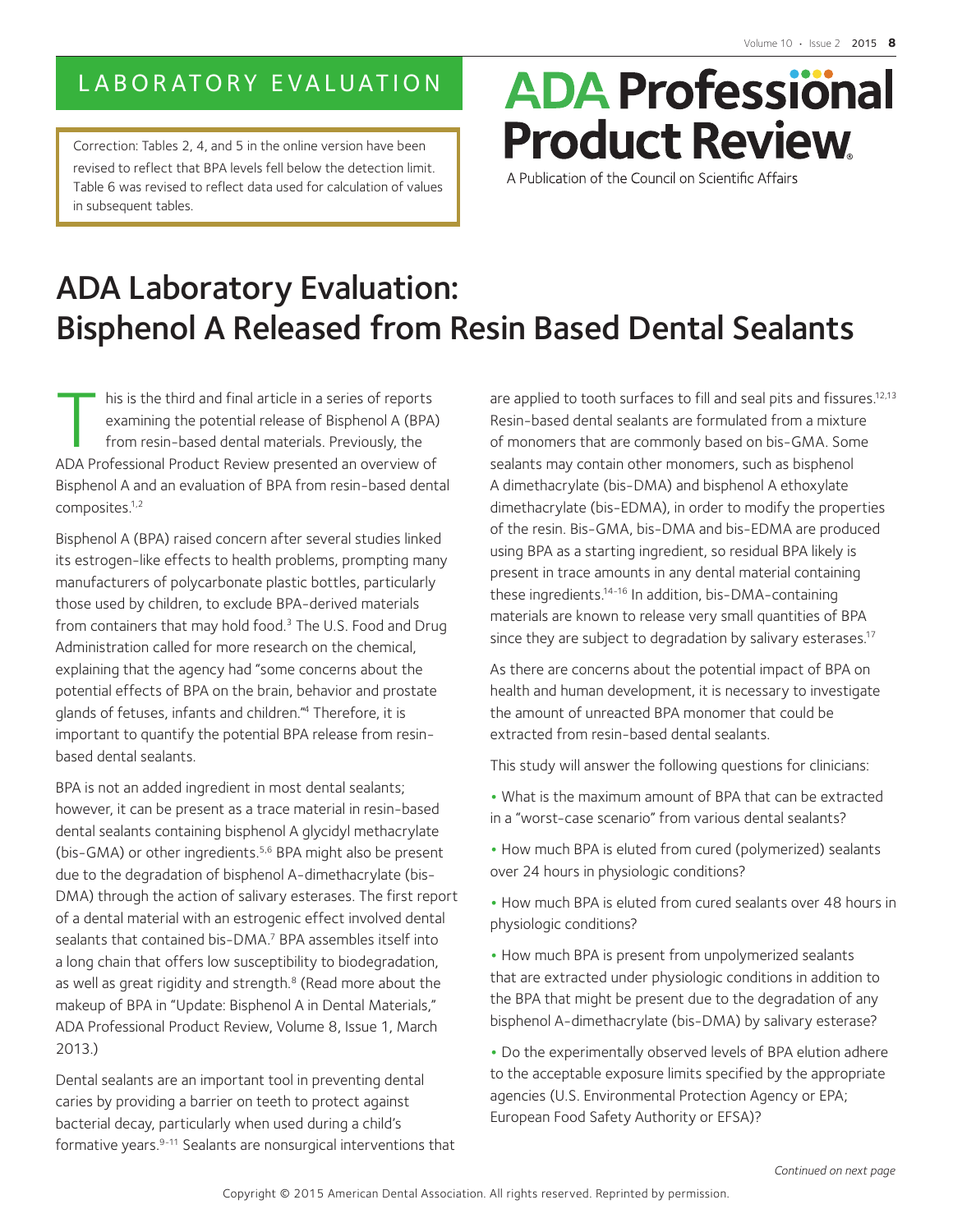#### LABORATORY EVALUATION Bisphenol A Released from Resin Based Dental Sealants

#### Methods

Dental resin-based sealants were polymerized according to manufacturers' instructions followed by extraction under physiologic conditions (artificial saliva with esterase) at 37°C for 24 hours. Additionally, polymerized sealants were extracted under the same physiologic conditions for a total of 48 hours to show any extended BPA release.

Unpolymerized specimens were dissolved in acetonitrile and used to simulate a "worst-case scenario" and to determine the maximum BPA that could be eluted from the tested dental sealants. Furthermore, another set of unpolymerized sealant specimens were extracted under physiologic conditions for 48 hours to show any extended BPA release. The ADA Laboratory purchased the dental sealants used in this evaluation (Table 1).

Upon the extraction of dental sealants in acetonitrile or artificial saliva, liquid extracts were analyzed using LC-MS/ MS by Intertek Pharmaceutical Services (El Dorado Hills, CA). Prior to analysis, extracts were prepared using a liquidliquid extraction procedure (in artificial saliva lacking porcine esterase or acetonitrile, as appropriate), evaporated to dryness, and reconstituted in a solution of methanol and ammonium acetate. LC-MS/MS was then performed on an AB Sciex API 5000 system. Liquid chromatography was performed on an ACE C18-PFP 100 x 2.1 mm column followed by tandem mass spectrometry in negative ion mode. The detection limit of BPA quantitation was 0.100 ng/mL (0.100 ppb) for samples extracted in artificial saliva and 0.500 ng/mL (0.500 ppb) for those extracted in acetonitrile. Quality control samples and an internal standard (d<sup>16</sup>-BPA) were used throughout the analyses for accurate quantification of BPA.

Because all pit and fissure sealants tested in this study are classified as class 2 (visible light cured) according to ANSI/ ADA Specification No.39-2006, they must be able to achieve a minimum depth of cure of 1.5 mm.18 Specimen discs of each product representing 3 different lots were prepared in Teflon molds with a 10 mm diameter and 1.0 mm depth for a complete cure following directions for use specified by the manufacturer. An Optilux 501(Kerr) polymerization unit with a light radiant emittance of >600 mW/cm2 was used to cure the sealants.

Immediately after curing, the specimen was weighed, placed in a paraffin-sealed glass vial, and immersed in 2.0 mL of the appropriate solution (acetonitrile or artificial saliva with porcine esterase).19 Each specimen was extracted at 37°C for the specified times (24 or 48 hours). Specimens were removed

## **ADA Professional Product Review**

Table 1. List of Evaluated Products

| Sealant                                         | Company                                                                                                     |
|-------------------------------------------------|-------------------------------------------------------------------------------------------------------------|
| UltraSeal XT hydro                              | Ultradent<br>888-230-1420<br>www.ultradent.com                                                              |
| Clinpro                                         | <b>3M ESPE</b><br>800-634-2249<br>www.3mespe.com                                                            |
| <b>Helioseal F</b>                              | Ivoclar Vivadent<br>800-533-6825<br>www.ivoclarvivadent.us.com                                              |
| <b>DELTON FS+</b>                               | Dentsply Caulk<br>800-877-0020<br>www.dentsply.com                                                          |
| Embrace WetBond Pit &<br><b>Fissure Sealant</b> | Pulpdent<br>800-343-4342<br>www.pulpdent.com/                                                               |
| Seal-Rite                                       | Pulpdent<br>800-343-4342<br>www.pulpdent.com/                                                               |
| FluoroShield                                    | Dentsply Caulk<br>800-877-0020<br>www.dentsply.com                                                          |
| <b>Guardian Seal</b>                            | Kerr<br>800-537-7123<br>www.kerrdental.com                                                                  |
| <b>BeautiSealant</b>                            | Shofu Dental Corp<br>800-827-4638<br>www.shofu.com                                                          |
| <b>Control Seal</b>                             | Voco<br>888-658-2584<br>www.vocoamerica.com                                                                 |
| ClearVue                                        | Denali Corporation<br>781-826-9190 www.denalicorporation.com/<br>denali 026.htm                             |
| <b>Prevent Seal</b>                             | Itena Clinical<br>(France) 33-14-591-3006<br>http://itena-clinical.com/index.php?app=3                      |
| <b>Tooth Fairy</b>                              | Septodont Inc.<br>717-286-0100                                                                              |
| ECO-S                                           | Vericom Co. LTD.<br>(S. Korea) 82-31-441-2881<br>http://vericom.en.ec21.com/<br>Eco-S--2835716_2836127.html |

from the vials and the extracts stored at 4°C until lab analysis.

For calculation purposes, all BPA values below the analytical detection limit were valued at the detection limit. For instance if one value of three lots was <0.10 ng/mL, then 0.10 ng/mL are used for that lot's value. In these cases, average results of three lots are prefaced by the < symbol. If all samples were below the detection limit, then the result is valued at below the detection limit (BDL).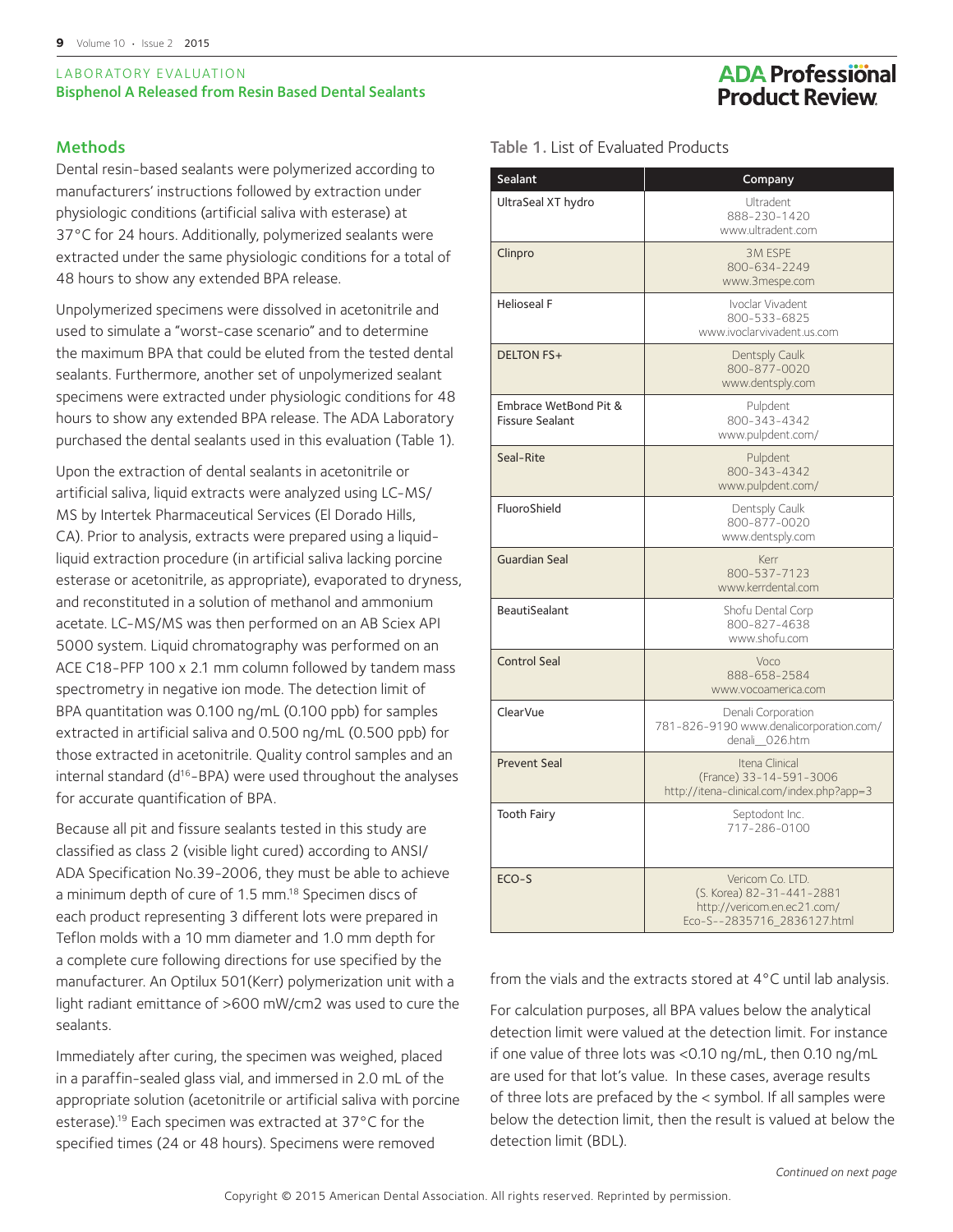#### LABORATORY EVALUATION Bisphenol A Released from Resin Based Dental Sealants

Table 2 shows that BPA could be extracted from all sealant products except Embrace WetBond Pit & Fissure Sealant; the manufacturer does not list a BPA derivative as an ingredient (Table 3). Since the sealants were left unpolymerized and submerged in acetonitrile, all of these values represent the maximum amount of BPA that was extracted from these products, which gives some guidance for potential toxicity. However, under clinical conditions in an aqueous environment, much lower amounts of BPA would be expected. Therefore, products with higher levels of BPA might not necessarily predict higher levels in the oral cavity from polymerized sealant. These values represent a worst-case but not clinically relevant situation, where all possible BPA could be leached from these sealants. None of the products tested contained BPA or bis-DMA as part of their formulation as reported by each manufacturer. As was found in the BPA survey of resinbased composites, BPA normally is present as an unreacted trace material from the manufacture of raw bis-GMA or other BPA derivatives.<sup>2</sup> (Analyses of BPA levels from various sources of raw bis-GMA was discussed in the ADA Professional Product

Table 2. Unpolymerized Sealant in Acetonitrile, 48 hours (n=3)

| Sealant                                                       | Avg. ng BPA/g sealant | $+ s.d.$ |
|---------------------------------------------------------------|-----------------------|----------|
| UltraSeal XT hydro                                            | 35.69                 | 2.79     |
| Clinpro                                                       | 99.57                 | 8.49     |
| <b>Helioseal F</b>                                            | 24.00                 | 0.87     |
| <b>DELTON FS+</b>                                             | 15.37                 | 1.08     |
| Embrace WetBond Pit &<br><b>Fissure Sealant</b>               | <b>BDL</b>            | N/A      |
| Seal-Rite                                                     | 36.45                 | 13.56    |
| FluoroShield                                                  | 14.62                 | 1.75     |
| Guardian Seal                                                 | 20.09                 | 2.54     |
| <b>BeautiSealant</b>                                          | 8.62                  | 0.83     |
| Control Seal                                                  | 13.59                 | 1.29     |
| ClearVue                                                      | 67.41                 | 9.82     |
| <b>Prevent Seal</b>                                           | 35.94                 | 42.46    |
| <b>Tooth Fairy</b>                                            | 304.19                | 26.03    |
| ECO-S                                                         | 1,502.10              | 6.47     |
| <b>BDI: Below limit of detection.</b><br>N/A: Not applicable. |                       |          |

Table 3. Product Information, as supplied by the manufacturer

| Sealant                                         | <b>Country of Manufacture</b> | <b>Contains BPA Derivatives</b> | <b>Resin Composition</b>                                                                   |
|-------------------------------------------------|-------------------------------|---------------------------------|--------------------------------------------------------------------------------------------|
| UltraSeal XT hydro                              | US.                           | Yes                             | bis-GMA <sup>1</sup> , UDMA <sup>2</sup> , TEGDMA <sup>3</sup>                             |
| Clinpro                                         | <b>US</b>                     | Yes                             | bis-GMA, TEGDMA                                                                            |
| <b>Helioseal F</b>                              | Lichtenstein                  | Yes                             | bis-GMA, UDMA, TEGDMA                                                                      |
| <b>DELTON FS+</b>                               | US                            | Yes                             | bis-GMA, bis-GMA based material, hexamethylene diisocyanate, non-<br>aromatic methacrylate |
| Embrace WetBond Pit &<br><b>Fissure Sealant</b> | US.                           | <b>No</b>                       | UDMA, non-aromatic methacrylate                                                            |
| Seal-Rite                                       | US                            | Yes                             | Bis-GMA, non-aromatic methacrylate, uncured methacrylate ester<br>monomers                 |
| FluroShield                                     | US                            | Yes                             | bis-GMA, urethane modified bis-GMA dimethacrylate, dimethacrylate<br>resins, TEGDMA        |
| <b>Guardian Seal</b>                            | US.                           | Yes                             | Bis-GMA, non-aromatic methacrylate                                                         |
| <b>BeautiSealant</b>                            | Japan                         | <b>No</b>                       | UDMA, TEGDMA                                                                               |
| <b>Control Seal</b>                             | Germany                       | Yes                             | bis-GMA, glycerindimethacrylate                                                            |
| ClearVue                                        | US                            | <b>No</b>                       | UDMA, acrylate resins, non-aromatic methacrylate                                           |
| <b>Prevent Seal</b>                             | France                        | No                              | UDMA, TEGDMA, MAPAE <sup>4</sup> MAETMA <sup>5</sup>                                       |
| <b>Tooth Fairy</b>                              | US                            | <b>No</b>                       | HDDMA <sup>6</sup> -UDMA resins                                                            |
| ECO-S                                           | S. Korea                      | Yes                             | UDMA, TEGDMA, bis-GMA                                                                      |
|                                                 |                               |                                 |                                                                                            |

**Results** 

1.Bisphenol A Diglycidyl Ether Dimethacrylate (Bis-GMA).

2.Urethane Dimethacrylate (UDMA).

3.Triethylene Glycol Dimethacrylate (TEGDMA).

4.Methacrylated phosphoric acid esters (MAPAE).

5.4-methacryloxyethyltrimellitic acid (MAETMA).

6.1,6-hexanediol dimethacrylate (HDDMA).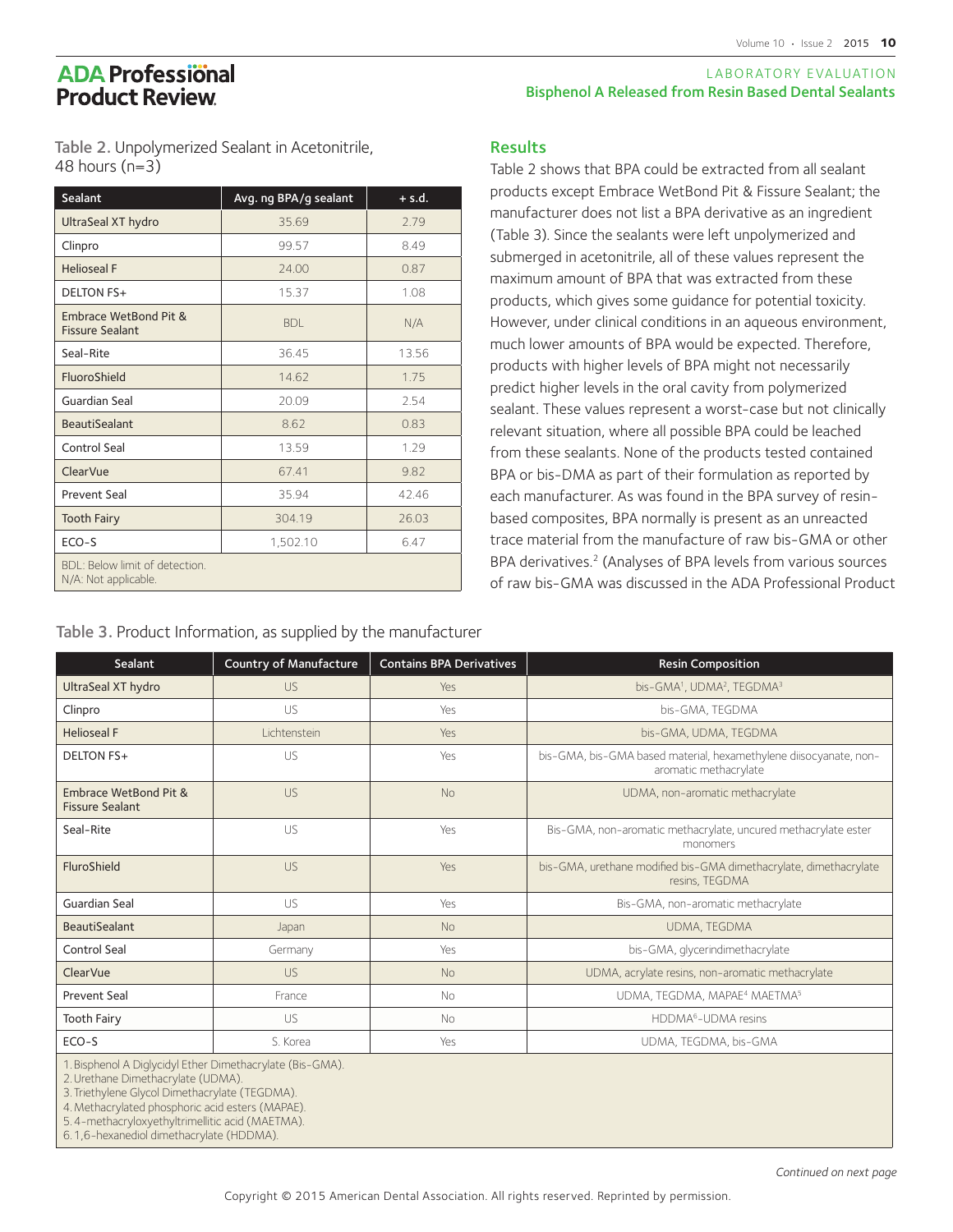#### LABORATORY EVALUATION Bisphenol A Released from Resin Based Dental Sealants

### **ADA Professional Product Review**

Review, Volume 9, Issue 3.)<sup>2</sup> Because esterase was not used in this acetonitrile extraction, none of the BPA could be a degradation product of bis-DMA.

Two sealants showed relatively large standard deviations (Seal-Rite, Prevent Seal). This was due to one of the three lots for each product containing BPA values substantially higher than the other two lots. In the case of Seal-Rite, a plausible explanation might be the use of different batches of raw bis-GMA in the manufacture of product lots. However, Prevent Seal does not use bis-GMA or any other BPA derivative in its formulation, so the source of BPA is not clear for this product. ECO-S contained the highest amount of BPA, likely from its bis-GMA component (Table 3).

Table 4 shows that BPA could only be extracted in artificial saliva containing porcine esterase from four products (Guardian Seal, ClearVue, Tooth Fairy and ECO-S). The remaining 10 products showed that any released BPA was at levels below the detection limit of the analytical method. Unpolymerized sealant is present in the oral cavity for only a brief period during application of sealant to the tooth.

Table 4. Unpolymerized Sealant in Artificial Saliva, 48 hrs. (n=3)

| <b>Dental Sealant</b>                                  | Avg. ng BPA/g sealant | ± s.d. |
|--------------------------------------------------------|-----------------------|--------|
| UltraSeal XT hydro                                     | <b>BDI</b>            | N/A    |
| Clinpro                                                | <b>BDI</b>            | N/A    |
| <b>Helioseal F</b>                                     | <b>BDI</b>            | N/A    |
| <b>DELTON FS+</b>                                      | <b>BDL</b>            | N/A    |
| Embrace WetBond Pit &<br><b>Fissure Sealant</b>        | <b>BDI</b>            | N/A    |
| Seal-Rite                                              | <b>BDL</b>            | N/A    |
| FluroShield                                            | <b>BDL</b>            | N/A    |
| Guardian Seal                                          | 2.53                  | 0.57   |
| <b>BeautiSealant</b>                                   | <b>BDI</b>            | N/A    |
| Control Seal                                           | <b>BDI</b>            | N/A    |
| ClearVue                                               | 17.51                 | 9.66   |
| <b>Prevent Seal</b>                                    | <b>BDI</b>            | N/A    |
| <b>Tooth Fairy</b>                                     | 2.88                  | 1.27   |
| $ECO-S$                                                | 7.21                  | 6.57   |
| BDI: Below limit of detection.<br>N/A: Not applicable. |                       |        |

#### Table 5. Polymerized Sealant Extracted in Artificial Saliva (n=3)

|                                       | 24 hrs                |        | 48 hrs                | Ratio    |             |
|---------------------------------------|-----------------------|--------|-----------------------|----------|-------------|
| Sealant                               | Avg. ng BPA/g sealant | ± s.d. | Avg. ng BPA/g sealant | ± s.d.   | 48/24 hrs** |
| UltraSeal XT hydro                    | 1.84                  | 0.27   | 1.52                  | 0.26     | 0.82        |
| Clinpro                               | 3.88                  | 0.96   | 3.85                  | 0.45     | 0.99        |
| <b>Helioseal F</b>                    | 2.01                  | 0.13   | 1.97                  | 0.09     | 0.98        |
| <b>DELTON FS+</b>                     | < 1.50                | 0.38   | < 1.90                | 0.76     | 1.27        |
| Embrace WetBond Pit & Fissure Sealant | <b>BDL</b>            | N/A    | < 1.58                | 0.26     | BDL24       |
| Seal-Rite                             | 3.92                  | 1.20   | 4.33                  | 0.65     | 1.10        |
| FluroShield                           | < 2.49                | 1.57   | <1.72                 | 0.16     | 0.69        |
| Guardian Seal                         | 4.38                  | 0.21   | 3.70                  | 1.30     | 0.85        |
| <b>BeautiSealant</b>                  | <1.71                 | 0.36   | <1.72                 | 0.34     | 1.01        |
| <b>Control Seal</b>                   | 2.89                  | 0.89   | 3.42                  | 0.86     | 1.18        |
| <b>ClearVue</b>                       | <b>BDL</b>            | N/A    | < 8.60                | $11.46*$ | BDL24       |
| <b>Prevent Seal</b>                   | 4.59                  | 1.75   | 14.63                 | $20.04*$ | 3.19        |
| <b>Tooth Fairy</b>                    | < 2.40                | 0.23   | < 2.52                | 0.66     | 1.05        |
| ECO-S                                 | 9.72                  | 1.18   | 20.25                 | $14.05*$ | 2.08        |

\* Large s.d. caused by one outlier lot that skewed data towards continued release of BPA.

\*\* Values above 1.00 indicate continued release of BPA past 24 hours of extraction.

BDL24: Ratio not calculated because 24 hour extracts were BDL.

Averages reported as "less than" the numerical value represent those products where one or two lots resulted in measurements below the limit of detection.

BDL: Below limit of detection.

N/A: Not applicable.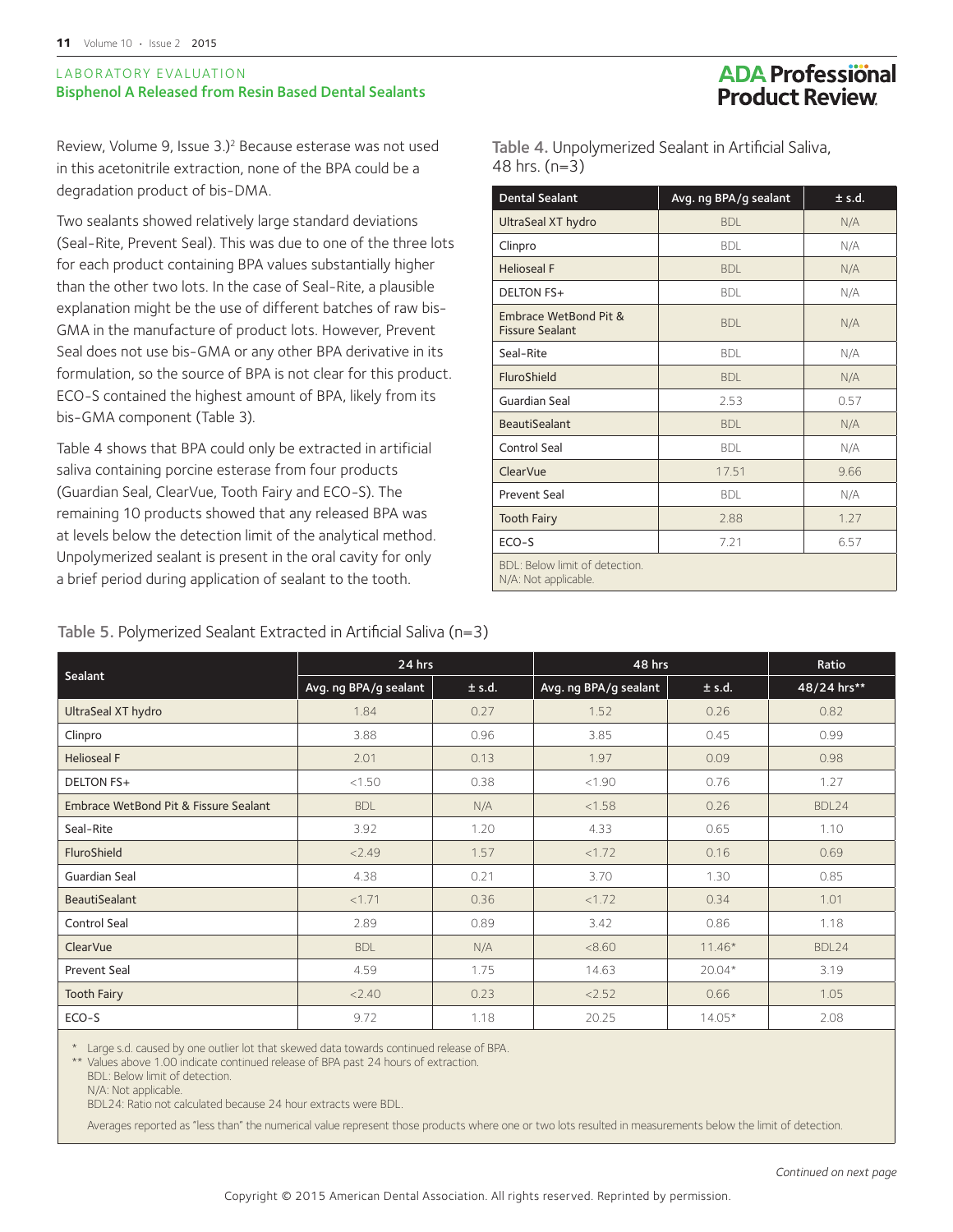#### LABORATORY EVALUATION Bisphenol A Released from Resin Based Dental Sealants

Table 6. Maximum BPA release (ng) per 8 mg sealant

| Sealant                               | Unpolymerized, ACN | Unpolymerized, artificial<br>saliva, 48 hrs | Polymerized, artificial<br>saliva, 24 hrs | Polymerized, artificial<br>saliva, 48 hrs |
|---------------------------------------|--------------------|---------------------------------------------|-------------------------------------------|-------------------------------------------|
| UltraSeal XT hydro                    | 0.286              | < 0.001                                     | 0.015                                     | 0.012                                     |
| Clinpro                               | 0.797              | < 0.001                                     | 0.031                                     | 0.031                                     |
| <b>Helioseal F</b>                    | 0.192              | < 0.001                                     | 0.016                                     | 0.016                                     |
| <b>DELTON FS+</b>                     | 0.123              | < 0.001                                     | 0.012                                     | < 0.015                                   |
| Embrace WetBond Pit & Fissure Sealant | < 0.004            | < 0.001                                     | < 0.011                                   | < 0.013                                   |
| Seal-Rite                             | 0.292              | < 0.001                                     | < 0.031                                   | 0.035                                     |
| Fluroshield                           | 0.117              | < 0.001                                     | 0.020                                     | < 0.014                                   |
| Guardian Seal                         | 0.161              | 0.020                                       | 0.035                                     | 0.030                                     |
| <b>BeautiSealant</b>                  | 0.069              | < 0.001                                     | 0.014                                     | < 0.014                                   |
| <b>Control Seal</b>                   | 0.109              | < 0.001                                     | 0.023                                     | 0.027                                     |
| ClearVue                              | 0.539              | 0.140                                       | 0.016                                     | < 0.069                                   |
| <b>Prevent Seal</b>                   | 0.288              | < 0.001                                     | 0.037                                     | 0.117                                     |
| <b>Tooth Fairy</b>                    | 2.434              | 0.023                                       | 0.019                                     | < 0.020                                   |
| ECO-S                                 | 12.017             | 0.058                                       | 0.078                                     | 0.162                                     |

Extraction of BPA in artificial saliva did not match the relative values found for extraction in acetonitrile. This is not surprising, since unpolymerized sealant is not water soluble.

Table 5 shows that more BPA could be extracted from polymerized sealant than unpolymerized sealant in artificial saliva, excluding ClearVue (Table 4). The ClearVue results may be an aberration due to the value of BPA in one of the three lots tested being substantially higher than the others.

The ratios of 48 hour over 24 hour extractable BPA indicated little to no extended BPA release beyond 24 hours. Only ClearVue, Prevent Seal and ECO-S showed potential for BPA release past 24 hours. However, it is believed that this was caused by a single lot difference out of the three lots for each product. When the aberrant lots were removed, a new average resulted in a ratio close to 1.00, indicating little to no BPA release past 24 hours.

Averages reported as "less than" the numerical value represent those products where one or two lots resulted in measurements below the limit of detection.

To estimate human BPA exposure following sealant placement, it is assumed that 8 mg of sealant is used for each tooth.<sup>20</sup> Table 6 indicates potential BPA release from 8 mg of each sealant product both polymerized and unpolymerized.

The EPA set the chronic oral exposure level to BPA at 50,000 ng/kg body weight/day.<sup>21</sup> The EFSA recently proposed lowering the exposure level to 4,000 ng/kg/body weight/day.<sup>22</sup> The EFSA exposure limit is the tolerable daily intake (TDI), which

includes dietary and non-dietary sources for BPA. For this evaluation the more conservative EFSA exposure limit was used to estimate human safe exposure limits for BPA from resin-based dental sealants. The appropriate conversion for exposure limits are included in Tables 7 and 8.

Adult human exposure assumes sealant placement on permanent molars and premolars before eruption of third molars. It is also assumed that normally only one quadrant is sealed during a single office visit. Table 7 shows how many times lower than the EFSA exposure limit each sealant product presents.

The clinically relevant condition of cured sealant extracted in artificial saliva for 24 hours at 37°C, ranged from almost 900,000 times lower for ECO-S than the BPA exposure limit to greater than 6 million times lower for Embrace WetBond Pit & Fissure Sealant after sealing one quadrant in an adult (Table 7). Furthermore, all of the sealants demonstrated BPA exposure well below established exposure limits, even if two quadrants were sealed in one adult office visit.

For estimating BPA exposure in children, it is assumed that sealants are applied to all eight primary molars and premolars during one office visit. Table 8 shows how many times lower than the EFSA exposure limit each sealant product presents. Although the amount of sealant placed on one primary tooth likely is somewhat less than on a permanent tooth, the conservative amount of 8 mg of sealant is assumed to be applied to each primary tooth for the purpose of estimating BPA exposure in children.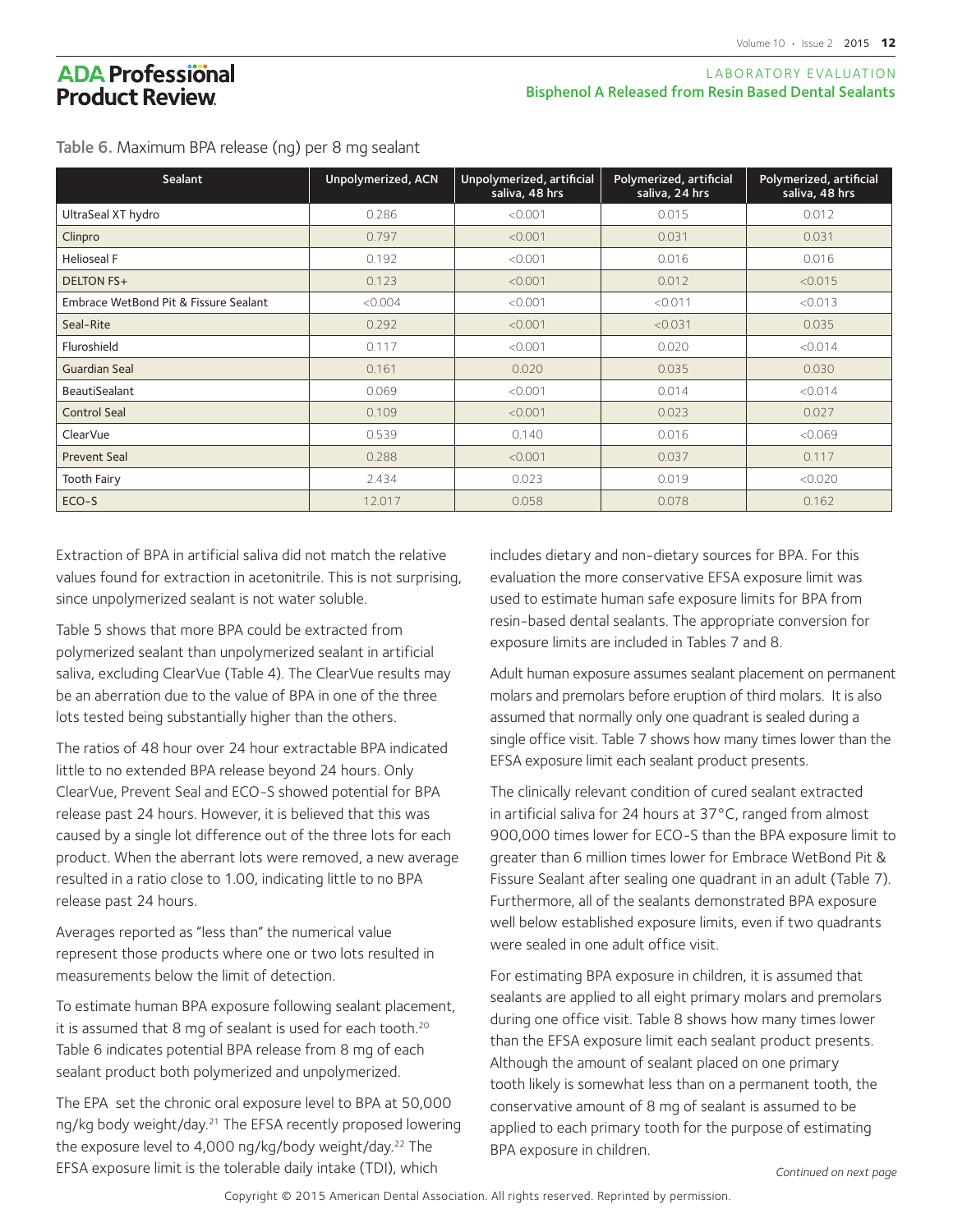#### LABORATORY E VALUATION Bisphenol A Released from Resin Based Dental Sealants

## **ADA Professional Product Review**

| Sealant**                                          | 1 Tooth Sealed          |                                          |                                                | 4 Teeth Sealed (one quad w/o 3rd molar)        |                         |                                          |                                                |                                                |
|----------------------------------------------------|-------------------------|------------------------------------------|------------------------------------------------|------------------------------------------------|-------------------------|------------------------------------------|------------------------------------------------|------------------------------------------------|
|                                                    | Unpolymerized<br>in ACN | Unpolymerized<br>in artificial<br>saliva | Polymerized<br>in artificial<br>saliva, 24 hrs | Polymerized<br>in artificial<br>saliva, 48 hrs | Unpolymerized<br>in ACN | Unpolymerized<br>in artificial<br>saliva | Polymerized<br>in artificial<br>saliva, 24 hrs | Polymerized<br>in artificial<br>saliva, 48 hrs |
| UltraSeal XT<br>hydro                              | 980,694                 | >350,000,000                             | 19,004,597                                     | .>23,084,217                                   | 245,174                 | >87,500,000                              | 4,751,149                                      | >5,771,054                                     |
| Clinpro                                            | 351,511                 | >350,000,000                             | 9,027,234                                      | 9,089,104                                      | 87.878                  | >87,500,000                              | 2,256,808                                      | 2,272,276                                      |
| <b>Helioseal F</b>                                 | 1,458,399               | >350,000,000                             | 17,382,033                                     | 17,721,654                                     | 364,600                 | >87,500,000                              | 4,345,508                                      | 4,430,414                                      |
| <b>DELTON FS+</b>                                  | 2,277,279               | >350,000,000                             | 23,363,043                                     | >18,458,447                                    | 569,320                 | >87,500,000                              | 5,840,761                                      | >4,614,611                                     |
| Embrace<br>WetBond Pit &<br><b>Fissure Sealant</b> | >70,000,000             | >350,000,000                             | >24,452,547                                    | >22.110.454                                    | >17,500,000             | >87,500,000                              | >6,113,136                                     | >5,527,613                                     |
| Seal-Rite                                          | 960,317                 | >350,000,000                             | >8,919,744                                     | 8,086,100                                      | 240,079                 | >87,500,000                              | >2,229,936                                     | 2,021,525                                      |
| FluroShield                                        | 2,393,724               | >350,000,000                             | 14,077,674                                     | 20,372,487                                     | 598,431                 | >87,500,000                              | 3,519,418                                      | >5,093,121                                     |
| Guardian Seal                                      | 1,742,562               | 13,829,132                               | 7,989,869                                      | 9,449,121                                      | 435,640                 | 3,457,283                                | 1,997,467                                      | 2,362,280                                      |
| <b>BeautiSealant</b>                               | 4,058,548               | >350,000,000                             | 20,498,963                                     | 20,365,551                                     | 1,014,637               | >87,500,000                              | 5,124,741                                      | >5,091,387                                     |
| Control Seal                                       | 2,574,876               | >350,000,000                             | 12,128,816                                     | 10,244,383                                     | 643,719                 | >87,500,000                              | 3,032,204                                      | 2,561,096                                      |
| <b>ClearVue</b>                                    | 519,236                 | 1,998,349                                | 17,232,159                                     | 4,069,256                                      | 129,809                 | 499,587                                  | 4,308,040                                      | >1,017,314                                     |
| <b>Prevent Seal</b>                                | 973,802                 | >350,000,000                             | 7,621,943                                      | 2,391,645                                      | 243,451                 | >87,500,000                              | 1,905,486                                      | 597,911                                        |
| <b>Tooth Fairy</b>                                 | 115,059                 | 12,135,884                               | 14,587,787                                     | 13,905,460                                     | 28,765                  | 3,033,971                                | 3,646,947                                      | >3,476,364                                     |
| ECO-S                                              | 23,301                  | 4,855,918                                | 3,599,745                                      | 1,728,238                                      | 5,825                   | 1,213,979                                | 899,936                                        | 432,060                                        |

Table 7. Number of times lower than the adult daily oral intake limit of BPA from sealants\* *(Continued on next page.)*

\* Limit of 2.8 x 10<sup>5</sup> ng BPA/70 kg is proposed by European Food Safety Authority (EFSA) 2015; EPA values would be 12.5 x these EFSA values. For example, if 8 mg sealant was placed on one tooth and 0.01 ng BPA was released after 24 hours then the BPA exposure level would be 280,000/0.01 or 28,000,000 times lower than the EFSA limit.

8 mg sealant/tooth.

Similar to the toxicity profiles found in adults, the more clinically relevant condition of cured sealant extracted in artificial saliva for 24 hours at 37°C, ranged from over 64,000 times lower for ECO-S than the BPA exposure limit to over 436,000 times lower for Embrace WetBond Pit & Fissure Sealant after sealing all 8 primary molars and premolars during one office visit. None of the sealants exceeded exposure limits for children.

#### Discussion/Conclusions

All dental sealant products tested, except Embrace Wet Bond Pit & Fissure Sealant, showed extractable levels of BPA when dissolved in acetonitrile, representing worst-case levels of potential BPA exposure (Table 2). Formulations provided by manufacturers did not always predict potential BPA content, since some did not list any BPA derivatives in their products (BeautiSealant, ClearVue, Prevent Seal and Tooth Fairy) (Table 3), yet BPA could be detected in their products.

None of the sealants' packaging list bis-DMA as an ingredient. Bis-DMA is a BPA derivative and was identified as the source of BPA through degradation by salivary esterases from a dental sealant in one of the earliest studies associating estrogenicity with dental sealants.<sup>7,17</sup> Therefore, bis-DMA no longer is a concern for BPA exposure from dental sealants.

Unpolymerized sealant extracted in artificial saliva with esterase showed lower overall release of BPA than polymerized sealant in artificial saliva (Tables 4 and 5). Reasons for this may include high hydrophobic properties of uncured sealant and the formation of an oxygen inhibited layer on the surface of cured sealant making extraction of BPA easier than unpolymerized sealant.

The ratios of 48 hour over 24 hour extractable BPA indicated little to no extended BPA release beyond 24 hours (Table 5). Only ClearVue, Prevent Seal and ECO-S showed potential for BPA release past 24 hours. However, it is believed that this was caused by a single lot difference out of the three lots tested for each product. Thus BPA exposure following sealant placement must be considered as an acute rather than a chronic exposure.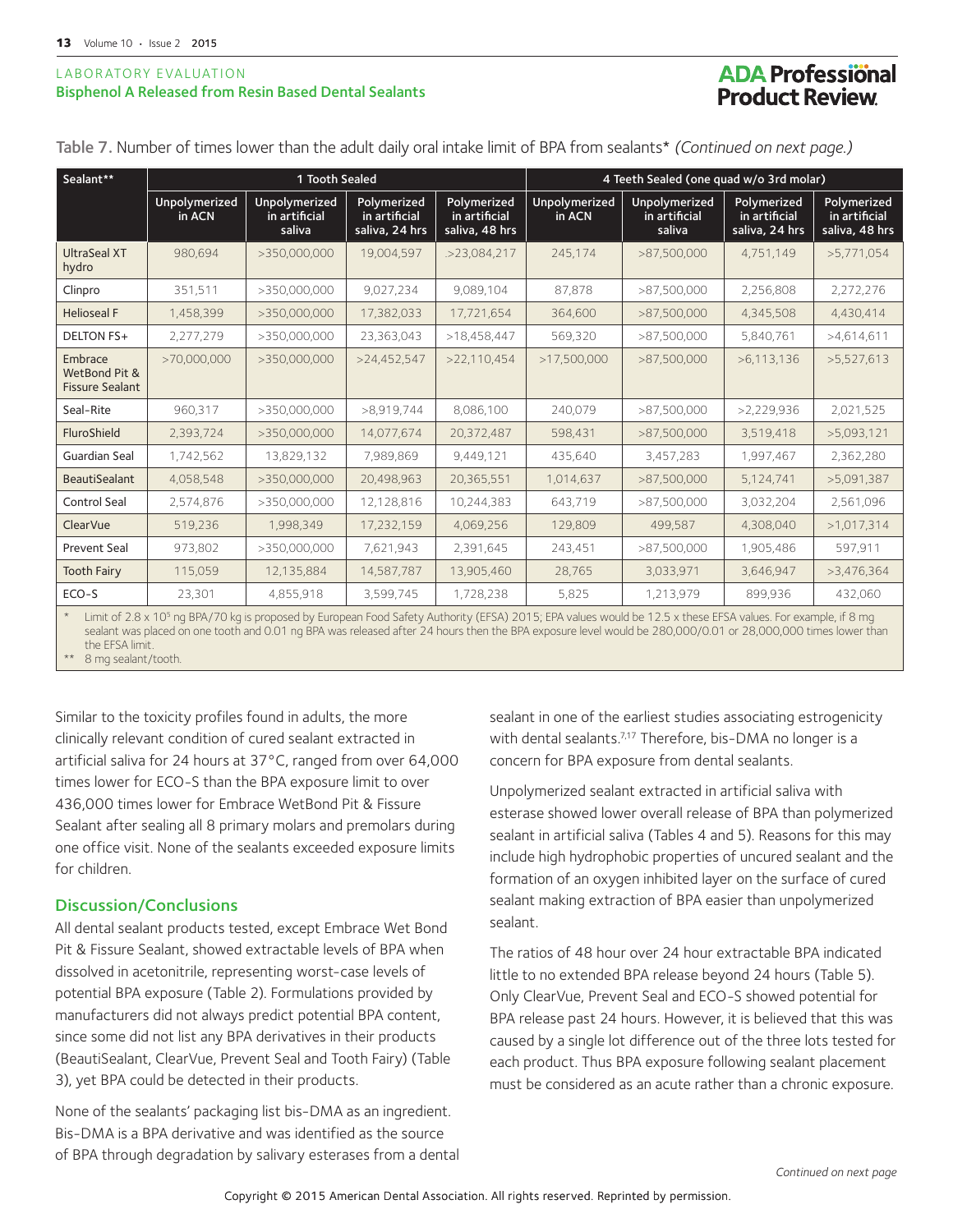Table 7. Number of times lower than the adult daily oral intake limit of BPA from sealants\* *(Continued from previous page.)*

| Sealant**                                                                                               | 8 Teeth Sealed (two quads w/o 3rd molar) |                                                 |                                                |                                                |  |  |  |
|---------------------------------------------------------------------------------------------------------|------------------------------------------|-------------------------------------------------|------------------------------------------------|------------------------------------------------|--|--|--|
|                                                                                                         | Unpolymerized<br>in ACN                  | <b>Unpolymerized</b><br>in artificial<br>saliva | Polymerized<br>in artificial<br>saliva, 24 hrs | Polymerized<br>in artificial<br>saliva, 48 hrs |  |  |  |
| <b>UltraSeal XT</b><br>hydro                                                                            | 122,587                                  | >43,750,000                                     | 2,375,575                                      | >2,885,527                                     |  |  |  |
| Clinpro                                                                                                 | 43.939                                   | >43,750,000                                     | 1,128,404                                      | 1,136,138                                      |  |  |  |
| <b>Helioseal F</b>                                                                                      | 182,300                                  | >43,750,000                                     | 2,172,754                                      | 2,215,207                                      |  |  |  |
| <b>DELTON FS+</b>                                                                                       | 284,660                                  | >43,750,000                                     | 2,920,380                                      | >2.307.305                                     |  |  |  |
| Embrace<br>WetBond Pit &<br><b>Fissure Sealant</b>                                                      | >8,750,000                               | >43,750,000                                     | >3,056,568                                     | >2,763,806                                     |  |  |  |
| Seal-Rite                                                                                               | 120.040                                  | >43,750,000                                     | >1,114,968                                     | 1,010,763                                      |  |  |  |
| FluroShield                                                                                             | 299,216                                  | >43,750,000                                     | 1,759,709                                      | >2,546,560                                     |  |  |  |
| Guardian Seal                                                                                           | 217,820                                  | 1,728,641                                       | 998,734                                        | 1,181,140                                      |  |  |  |
| <b>BeautiSealant</b>                                                                                    | 507,319                                  | >43,750,000                                     | 2,562,370                                      | >2,545,693                                     |  |  |  |
| Control Seal                                                                                            | 321,859                                  | >43,750,000                                     | 1,516,102                                      | 1,280,548                                      |  |  |  |
| ClearVue                                                                                                | 64,904                                   | 249,794                                         | 2,154,020                                      | >508,657                                       |  |  |  |
| <b>Prevent Seal</b>                                                                                     | 121,725                                  | >43,750,000                                     | 952,743                                        | 298,956                                        |  |  |  |
| <b>Tooth Fairy</b>                                                                                      | 14,382                                   | 1,516,985                                       | 1,823,473                                      | >1,738,182                                     |  |  |  |
| $ECO-S$                                                                                                 | 2,913                                    | 606,990                                         | 449,968                                        | 216,030                                        |  |  |  |
| Limit of $2.8 \times 10^5$ ng BPA/70 kg is proposed by European Food Safety Authority (EFSA)<br>$\star$ |                                          |                                                 |                                                |                                                |  |  |  |

\* Limit of  $2.8 \times 10^5$  ng BPA/70 kg is proposed by European Food Safety Authority (EFSA) 2015; EPA values would be 12.5 x these EFSA values. For example, if 8 mg sealant was placed on one tooth and 0.01 ng BPA was released after 24 hours then the BPA exposure level would be 280,000/0.01 or 28,000,000 times lower than the EFSA limit.

8 mg sealant/tooth.

Do the observed BPA levels in these sealants comply with current exposure limits? The EPA chronic oral exposure level to BPA is 50,000 ng/kg body weight/day<sup>21</sup> or 3.5 x 10<sup>6</sup> ng/70 kg/day for an adult and  $0.5 \times 10^6$  ng/10 kg for a child. This limit is based on toxicity studies in rats and includes a 1,000 fold lower uncertainty factor for human oral toxicity. The EFSA proposed lowering the oral BPA exposure level to about one twelfth of the EPA exposure level, which is  $2.8 \times 10^5$  ng/70 kg/day for an adult and  $0.4 \times 10^5$  ng/10 kg for a child.<sup>22</sup> This evaluation uses the more conservative EFSA exposure limit to estimate human safe exposure limits for BPA from resin-based dental sealants.

All of the sealant products evaluated were below BPA daily oral exposure limits set by the EPA and the more conservative EFSA proposed limits, although the BPA safety margins overall were lower for children than for adults (Tables 7 and 8). Under simulated clinical conditions (artificial saliva with esterase extraction) for both polymerized (24 hours) and unpolymerized sealant (48 hours), BPA levels ranged from over 6 million to more than 35,000 times lower than the proposed EFSA limit

#### LABORATORY EVALUATION Bisphenol A Released from Resin Based Dental Sealants

for children. Similarly, for adults the exposure range was over 87 million to over 499,000 times lower following treatment of one quadrant. EPA limits would be 12.5 times these proposed EFSA ranges.

Safety margins were lower for composites than sealants.<sup>2</sup> This is likely due to the higher mass of one composite restoration per office visit (250 mg) compared to sealants, where a maximum mass of 64 mg is used over eight teeth per office visit. This results in a lower potential for BPA release from sealants compared to composites.

The ADA Council on Scientific Affairs provided the following statement on BPA:

"The ADA fully supports continued research into the safety of BPA; but, based on current evidence, the ADA does not believe there is a basis for health concerns relative to BPA exposure from any dental material."23

The evaluations of resin-based dental composites and sealants for potential BPA release clearly showed that the amounts of BPA that could be ingested within a 24-hour period do not exceed established human exposure limits. Therefore, this evidence provides support that resin-based dental materials do not present a health hazard.

Why might a sealant marketed as "BPA free" test positive for BPA? There could be several explanations. For example, the statement may be based on an analytical BPA detection limit, such as parts per million (ppm), whereas BPA could be detected when evaluated at the parts per billion (ppb) level. An industry standard defining the term "BPA-free" could help clarify such claims. As another example, a product may not contain BPA, but may contain a BPA derivative, such as bis-GMA. Accurately listing relevant product ingredients in material data sheets could help dentists know more precisely what they are using. Nevertheless, these observations are not clinically relevant because the amount of BPA was below accepted exposure limits and presents no health hazard.

Considerations for applying dental sealants. BPA may be released into the mouth after the application of pit and fissure dental sealants predominantly through the formation of an oxygen-inhibited layer of partially cured sealant. Azarpazhooh and Main recommend that dental providers reduce the potential for BPA exposure from dental sealants by treating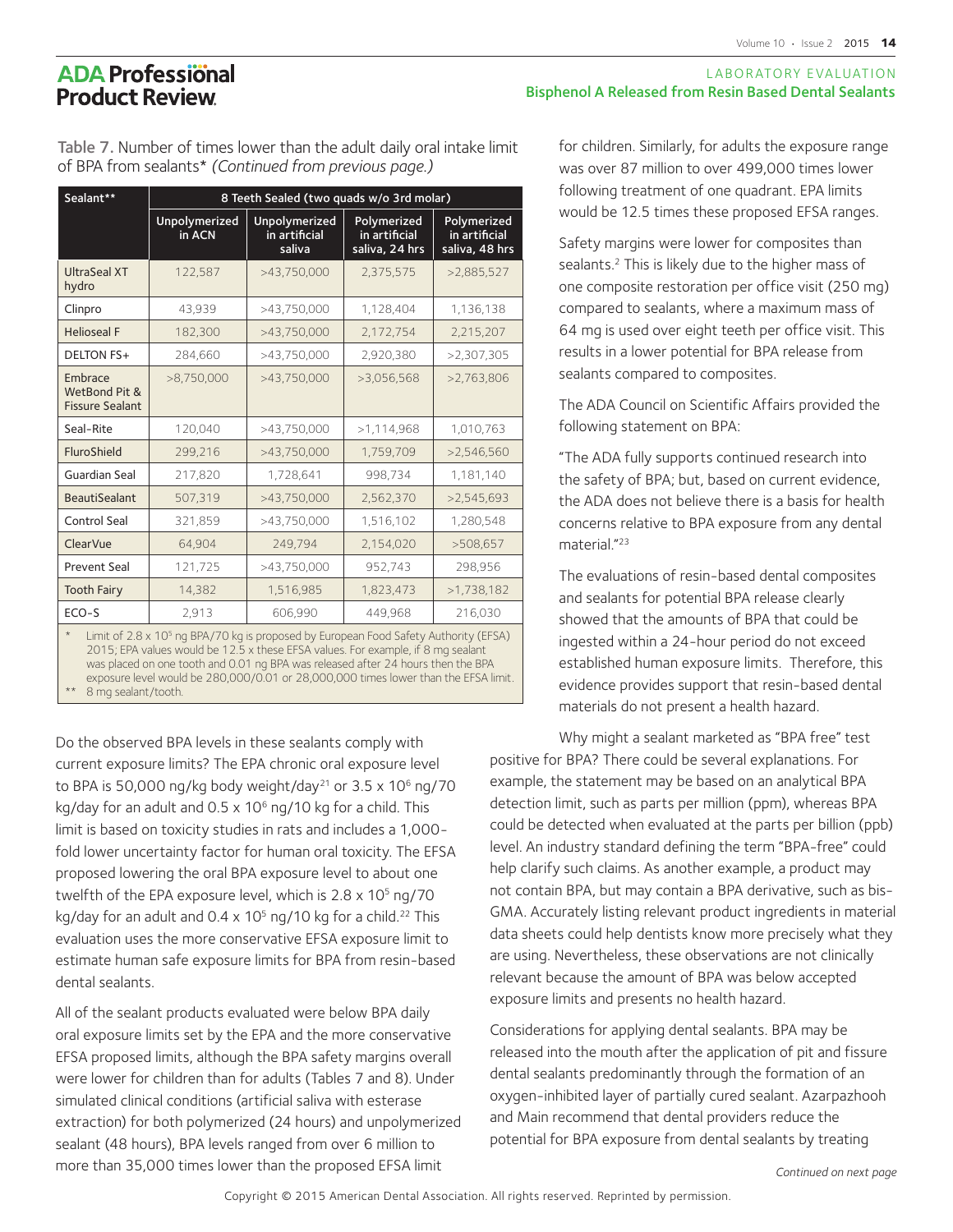#### LABORATORY EVALUATION Bisphenol A Released from Resin Based Dental Sealants

## **ADA Professional Product Review**

Table 8. Number of times lower than the child daily oral intake limit of BPA from sealants\*

| Sealant**                             | Unpolymerized in ACN,<br>48 hrs | Unpolymerized in<br>artificial saliva, 48 hrs | Polymerized in artificial<br>saliva, 24 hrs | Polymerized in artificial<br>saliva, 48 hrs |
|---------------------------------------|---------------------------------|-----------------------------------------------|---------------------------------------------|---------------------------------------------|
| UltraSeal XT hydro                    | 17,512                          | >6,250,000                                    | 339,368                                     | 412,218                                     |
| Clinpro                               | 6,277                           | >6,250,000                                    | 161,201                                     | 162,305                                     |
| <b>Helioseal F</b>                    | 26,043                          | >6,250,000                                    | 310,393                                     | 316,458                                     |
| <b>DELTON FS+</b>                     | 40,666                          | >6,250,000                                    | 417,197                                     | >329,615                                    |
| Embrace WetBond Pit & Fissure Sealant | >1,250,000                      | >6,250,000                                    | >436,652                                    | >394,829                                    |
| Seal-Rite                             | 17,149                          | >6,250,000                                    | >159,281                                    | 144,395                                     |
| FluroShield                           | 42,745                          | >6,250,000                                    | 251,387                                     | >363,794                                    |
| Guardian Seal                         | 31,117                          | 246,949                                       | 142,676                                     | 168,734                                     |
| <b>BeautiSealant</b>                  | 72,474                          | >6,250,000                                    | 366,053                                     | >363,670                                    |
| Control Seal                          | 45,980                          | >6,250,000                                    | 216,586                                     | 182,935                                     |
| ClearVue                              | 9,272                           | 35,685                                        | 307,717                                     | >72,665                                     |
| <b>Prevent Seal</b>                   | 17,389                          | >6,250,000                                    | 136,106                                     | 42,708                                      |
| <b>Tooth Fairy</b>                    | 2,055                           | 216,712                                       | 260,496                                     | >248,311                                    |
| ECO-S                                 | 416                             | 86,713                                        | 64,281                                      | 30,861                                      |

\* Limit of 0.4 x 105 ng BPA/10 kg is proposed by European Food Safety Authority (EFSA) 2015; EPA values would be 12.5 x these EFSA values. For example, if 64 mg sealant was placed over 8 teeth and a total of 0.08 ng BPA was released after 24 hours, the BPA exposure level would be 40,000/0.08 or 500,000 times lower than the EFSA limit.

8 teeth sealed, 8 mg sealant/tooth.

the polymerized surface layer using one of the following procedures<sup>24</sup>:

**•** Use a mild abrasive, or pumice on a cotton or a prophylaxis cup

**•** Gargle with water for older children and adults

**•** Wash the surface of the sealant for 30 seconds with an airwater syringe with suction to remove fluids and debris from a child's mouth.

Also, assure that the sealant is fully cured by adhering to manufacturers' instructions and making sure that the curing light is functioning properly. Detailed information on the effective use of curing lights is available in past issues of the ADA Professional Product Review.25-26

These steps can help reduce or remove the oxygen-inhibited layer of under-cured resin and can help limit both the amount and duration of potential oral BPA exposure.

Mr. Stephen E. Gruninger is assistant director, Research and Laboratories, ADA Science Institute. Dr. Amer Tiba is a research associate, Research and Laboratories, ADA Science Institute. Mr. Rashad Vinh is a research assistant, Research and Laboratories, ADA Science Institute.

#### References

- 1. Gruninger SE, Tiba A and Koziol N. Update: Bisphenol A in Dental Materials. ADA Professional Product Review 2013;8.1: 2-5.
- 2. The ADA Professional Product Review. Determination of Bisphenol A Released from Resin-Based Dental Composite Restoratives. ADA Professional Product Review 2014;9(3):2-8.
- 3. NTP-CERHR Monograph on the Potential human reproductive and development effects of bisphenol A. National Toxicology Program, U.S. Department of Health and Human Services. National Institutes of Health. NIH Publication No. 08-5994.2008.
- 4. Bisphenol A (BPA). U.S. Food and Drug Administration. FDA Public Health Focus.
- 5. Fleisch AF, Sheffield PE, Chinn C, Edelstein BL, Landrigan PJ. Bisphenol A and related compounds in dental materials. Pediatrics 2010;126:760.
- 6. Van Landuyt KL, Nawrot T, Geebelen B, De Munck J, Snauwaert J, Yoshihara K, et al. How much do resin-based dental materials release? A meta-analytical approach. Dental Materials 2011;27:723–47.
- 7. Olea N, Pulgar R, Pérez P, Olea-Serrano F, Rivas A, Novillo-Fertrell A, Pedraza V, Soto AM, Sonnenschein C. Estrogenicity of resin-based composites and sealants used in dentistry. Environmental Health Perspectives 1996;104(3): 298-305.
- 8. Artham T, Doble M. Biodegradation of aliphatic and aromatic polycarbonates. Macromolecular Bioscience 2008;8:14–24.
- 9. Ahovuo-Saloranta A, Hiiri A, Nordblad A, Makela M, Worthington HV. Pit and fissure sealants for preventing dental decay in the permanent teeth of children and adolescents. Cochrane Database Systematic Reviews 2008;4:CD001830.